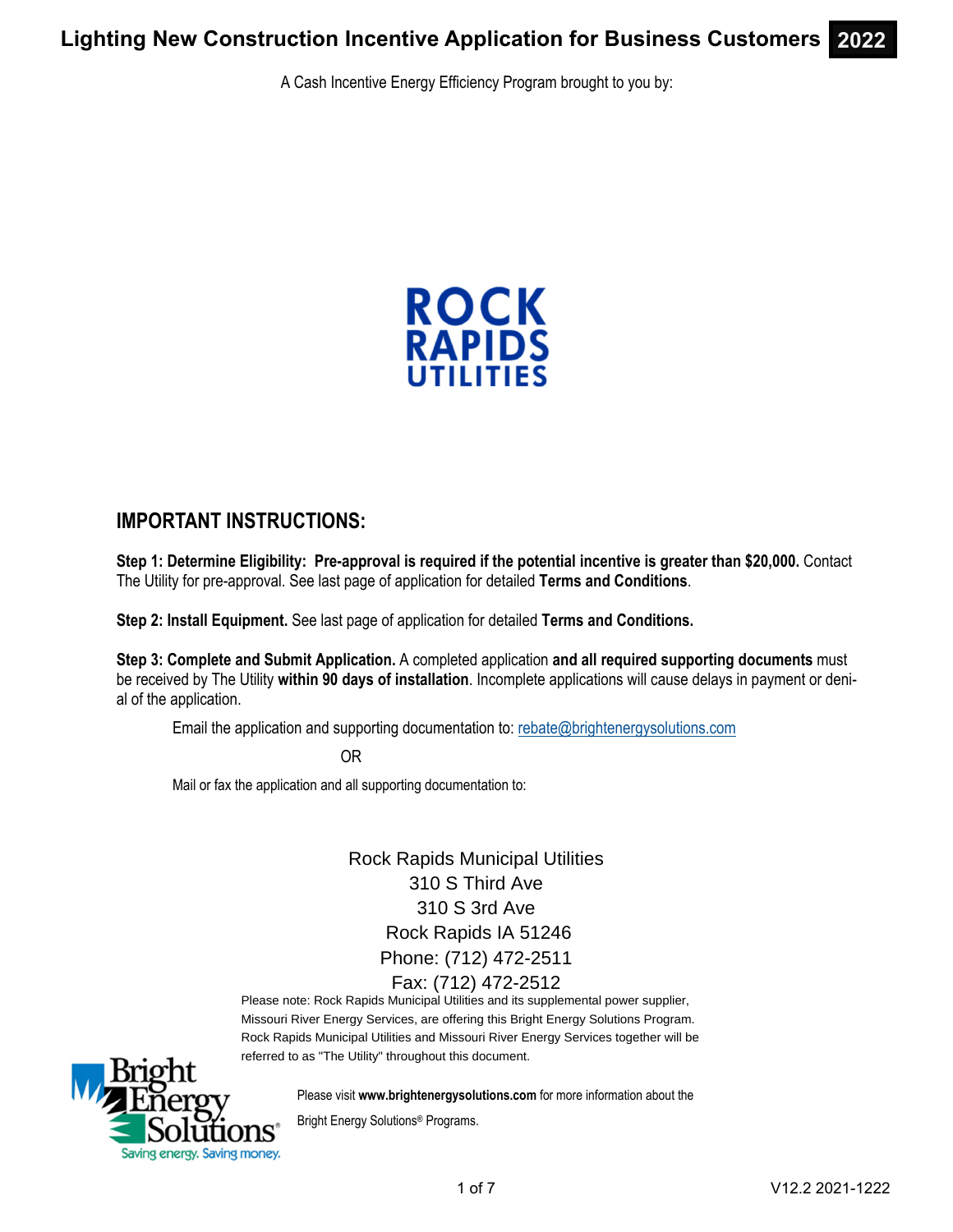| HAS THIS PROJECT BEEN PREAPPROVED? Q YES Q NO                                                                                                                                        |                                |                                                      |  |                              |  |                |                                       |  |
|--------------------------------------------------------------------------------------------------------------------------------------------------------------------------------------|--------------------------------|------------------------------------------------------|--|------------------------------|--|----------------|---------------------------------------|--|
| <b>Customer Information (Please Print)</b>                                                                                                                                           |                                |                                                      |  |                              |  |                |                                       |  |
| Company Name                                                                                                                                                                         |                                | Contact Name                                         |  |                              |  |                | Date Submitted                        |  |
| <b>Installation Address</b>                                                                                                                                                          | City                           |                                                      |  | State                        |  |                | Zip Code                              |  |
| <b>Mailing Address</b>                                                                                                                                                               | City                           |                                                      |  | State                        |  |                | Zip Code                              |  |
|                                                                                                                                                                                      |                                |                                                      |  |                              |  |                |                                       |  |
| Phone                                                                                                                                                                                | Installation (Completion) Date |                                                      |  | Is the Space Air conditioned |  |                | $\Box$ Yes<br>$\square$ No            |  |
| Email Address*                                                                                                                                                                       |                                |                                                      |  |                              |  |                |                                       |  |
| *(By providing your email address, you are granting The Utility permission to send emails regarding this project and/or updates on our incentive programs)                           |                                |                                                      |  |                              |  |                |                                       |  |
| Municipal Utility Account Number Rock Rapids Municipal Utilities                                                                                                                     |                                |                                                      |  |                              |  |                |                                       |  |
| Building Use-Please Check One<br><b>QOffice</b><br>$\Box$ Retail<br>School: <b>QElementary QSecondary/High School QCollege</b>                                                       | □Convenience Store             | $\square$ Warehouse<br>Healthcare: □Clinic □Hospital |  | $\Box$ Restaurant            |  | $\Box$ Lodging | $\Box$ Manufacturing                  |  |
|                                                                                                                                                                                      |                                | <b>Facility Hours of Operation</b>                   |  |                              |  |                |                                       |  |
| Hours per day                                                                                                                                                                        | Days per Week                  |                                                      |  | Weeks per Year               |  |                | Hours per Year (hours x days x weeks) |  |
|                                                                                                                                                                                      |                                |                                                      |  |                              |  |                |                                       |  |
| <b>Vendor/Contractor Information</b>                                                                                                                                                 |                                |                                                      |  |                              |  |                |                                       |  |
| Company Name                                                                                                                                                                         | <b>Contact Name</b>            | Phone                                                |  |                              |  |                |                                       |  |
| <b>Address</b>                                                                                                                                                                       | City                           | <b>State</b>                                         |  |                              |  | Zip Code       |                                       |  |
|                                                                                                                                                                                      |                                |                                                      |  |                              |  |                |                                       |  |
| Email Address*                                                                                                                                                                       |                                |                                                      |  |                              |  |                |                                       |  |
|                                                                                                                                                                                      |                                |                                                      |  |                              |  |                |                                       |  |
| *(By providing your email address, you are granting The Utility permission to send emails regarding this project and/or updates on our incentive programs)                           |                                |                                                      |  |                              |  |                |                                       |  |
| <b>Payment Information</b>                                                                                                                                                           |                                |                                                      |  |                              |  |                |                                       |  |
| Please process payment to: $\Box$ Customer (listed above) $\Box$ Vendor or Contractor (listed above) $\Box$ Alternative Recipient                                                    |                                |                                                      |  |                              |  |                |                                       |  |
| If payment is to be made to an Alternative Recipient, please complete the remainder of this section:                                                                                 |                                |                                                      |  |                              |  |                |                                       |  |
| Company Name                                                                                                                                                                         |                                | <b>Contact Name</b><br>Phone                         |  |                              |  |                |                                       |  |
| Address                                                                                                                                                                              | City                           |                                                      |  | <b>State</b>                 |  | Zip Code       |                                       |  |
| <b>General Equipment Eligibility</b>                                                                                                                                                 |                                |                                                      |  |                              |  |                |                                       |  |
| All fixtures must operate a minimum of 1,800 hours per year to be eligible.<br>$\bullet$                                                                                             |                                |                                                      |  |                              |  |                |                                       |  |
| $\bullet$                                                                                                                                                                            |                                |                                                      |  |                              |  |                |                                       |  |
| If any equipment listed in this program is required by code, the offer of an incentive for such equipment is null and void.<br>All fixtures shall be installed indoors.<br>$\bullet$ |                                |                                                      |  |                              |  |                |                                       |  |
| All installations must be permanent.<br>$\bullet$                                                                                                                                    |                                |                                                      |  |                              |  |                |                                       |  |
| All fixtures, lamps, and ballasts must be UL or ETL listed to U.S. safety standards for operation as installed and must meet all applicable codes and<br>$\bullet$<br>regulations.   |                                |                                                      |  |                              |  |                |                                       |  |

All equipment must be new and installed in facilities within the service territory of The Utility.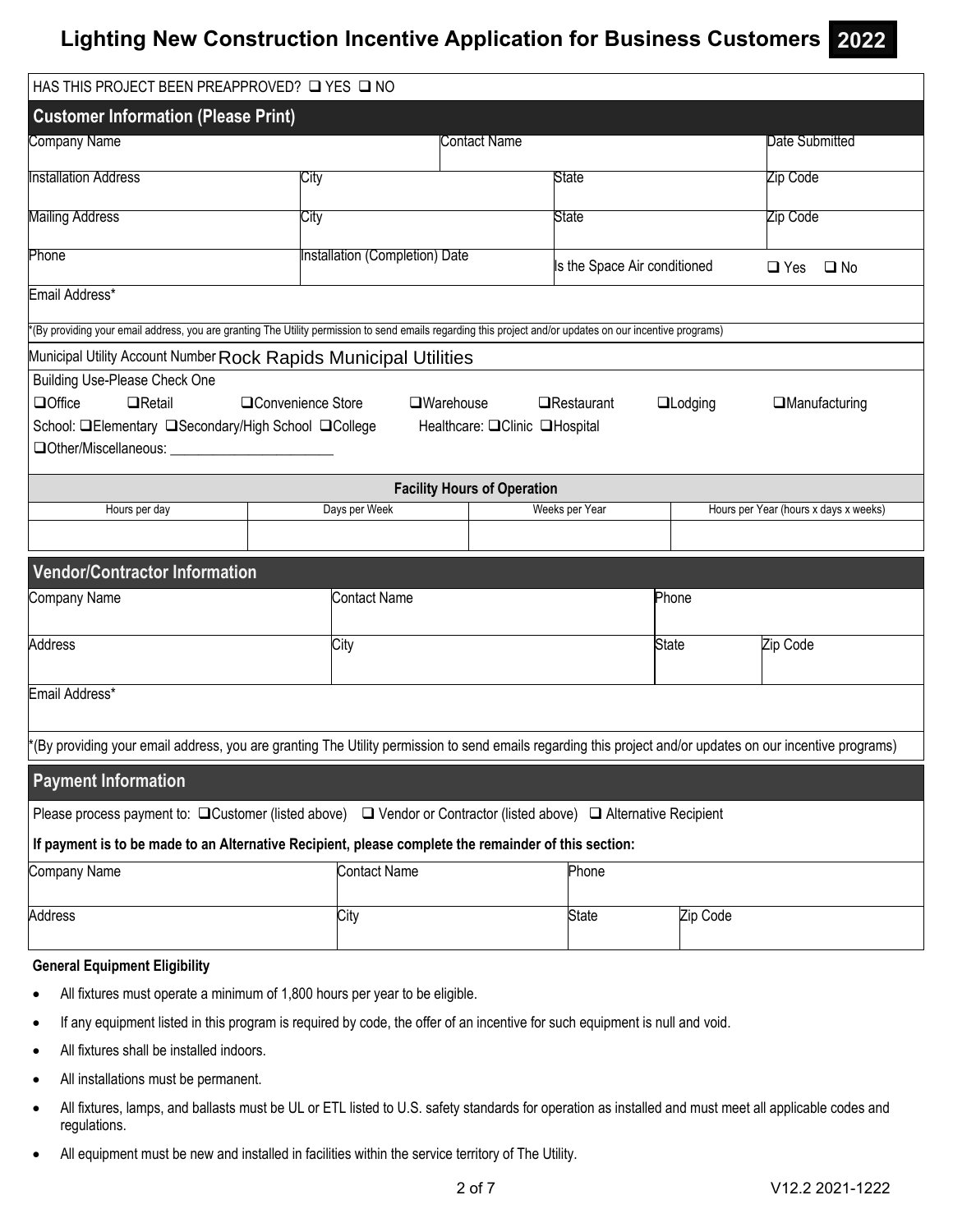| A. LED Technologies                                                                                                                 |                                      |                                                                                                                                                                                                                                                                                                                        |                       |                         |                    |
|-------------------------------------------------------------------------------------------------------------------------------------|--------------------------------------|------------------------------------------------------------------------------------------------------------------------------------------------------------------------------------------------------------------------------------------------------------------------------------------------------------------------|-----------------------|-------------------------|--------------------|
| <b>Installed Equipment</b>                                                                                                          |                                      | <b>Specifications</b>                                                                                                                                                                                                                                                                                                  | Incentive<br>per Unit | Quantity                | Total<br>Incentive |
| 600 Lumens or more. Spec sheet showing ENERGY STAR® certification required.<br><b>LED ENERGY STAR®</b><br>Indoor Installation only. |                                      |                                                                                                                                                                                                                                                                                                                        |                       |                         |                    |
| Screw-in LED<br>Replacement Lamp                                                                                                    | Indoor Installation only.            | Less than 600 Lumens. Spec sheet showing ENERGY STAR® certification required.                                                                                                                                                                                                                                          | \$1.50                |                         |                    |
| <b>LED ENERGY STAR®</b><br>Screw-in Flood or Spot<br>LED Replacement Lamp                                                           |                                      | 420 Lumens or more. Flood or spot reflector lamps only (such as BR or PAR lamps)<br>Spec sheet showing ENERGY STAR® certification required. Indoor Installation only.                                                                                                                                                  | \$3.00                |                         |                    |
| LED Lamp<br>2 Pin or 4 Pin Base                                                                                                     | door installations only              | LED lamp must be listed on the DesignLights Consortium (DLC) Qualified Product List<br>under Four Pin-Base Replacement Lamps for CFLs See www.DesignLights.org. In-                                                                                                                                                    | \$4.00                |                         |                    |
| LED ENERY STAR®<br><b>RECESSED Downlight</b><br>Fixture or Retrofit Kit                                                             |                                      | LED recessed downlight fixture must be must be ENERGY STAR LED lighting quali-<br>fied. Indoor installations only. Product must be listed under the Recessed Light-<br>ing Category of Energy certified Light Fixtures.                                                                                                | \$6.00                |                         |                    |
| 4' LED T8 or T5HO<br>Linear Lamp<br><b>DLC QUALIFIED</b>                                                                            |                                      | LED lamp must be listed on the DesignLights Consortium (DLC) Qualified Product List<br>under 4' Linear Replacement Lamps, U-Bend Replacement Lamps or T5HO Linear<br>Replacement Lamps. See www.DesignLights.org. Indoor installations only. Custom<br>incentive may be considered for Type B and Type C installations | \$3.00                |                         |                    |
| <b>LED Troffer</b><br><b>DLC QUALIFIED</b>                                                                                          | Less than 3000<br>Lumens             | DesignLights Consortium Qualified 1x4, 2x2, and 2x4 LED fixtures.<br>See www.DesignLights.org for qualified product list.                                                                                                                                                                                              | \$4.00                |                         |                    |
|                                                                                                                                     | 3000-5799<br>Lumens                  |                                                                                                                                                                                                                                                                                                                        | \$6.00                |                         |                    |
|                                                                                                                                     | 5800 Lumens or<br>greater.           | If field adjustable product is used indicate quantity of each setting<br>installed High _________ Medium _________ Low _________                                                                                                                                                                                       | \$9.00                |                         |                    |
| <b>LED Troffer</b>                                                                                                                  | Less than 3000<br>Lumens             | DesignLights Consortium Premium Qualified 1x4, 2x2, and 2x4<br>LED fixtures. See www.DesignLights.org for qualified product list.                                                                                                                                                                                      | \$6.00                |                         |                    |
| <b>DLC PREMIUM</b><br>QUALIFIED                                                                                                     | 3000-5799<br>Lumens                  |                                                                                                                                                                                                                                                                                                                        | \$9.00                |                         |                    |
|                                                                                                                                     | 5800 Lumens or<br>greater.           | If field adjustable product is used indicate quantity of each setting<br>installed High __________ Medium __________ Low __________                                                                                                                                                                                    | \$14.00               |                         |                    |
| Occupancy Sensor Con-<br>trolling LED Refrigerated                                                                                  | one door                             | Sensors in new refrigerated cases or installed in existing cases. LED must serve as the<br>only source of light for the case. Incentive is per door. Sensor may control more than                                                                                                                                      | \$5.00 Per<br>Door    | Doors                   |                    |
| LED High-Bay or<br>Low-Bay                                                                                                          | See Section B of this form on page 4 |                                                                                                                                                                                                                                                                                                                        |                       |                         |                    |
| Other LED                                                                                                                           | for details.                         | Indoor DesignLights or ENERGY STAR qualified fixtures not noted here may be eligible<br>for an incentive under the Custom Incentive Program. Contact the local municipal utility                                                                                                                                       |                       |                         |                    |
|                                                                                                                                     |                                      |                                                                                                                                                                                                                                                                                                                        |                       | Section A Subtotal   \$ |                    |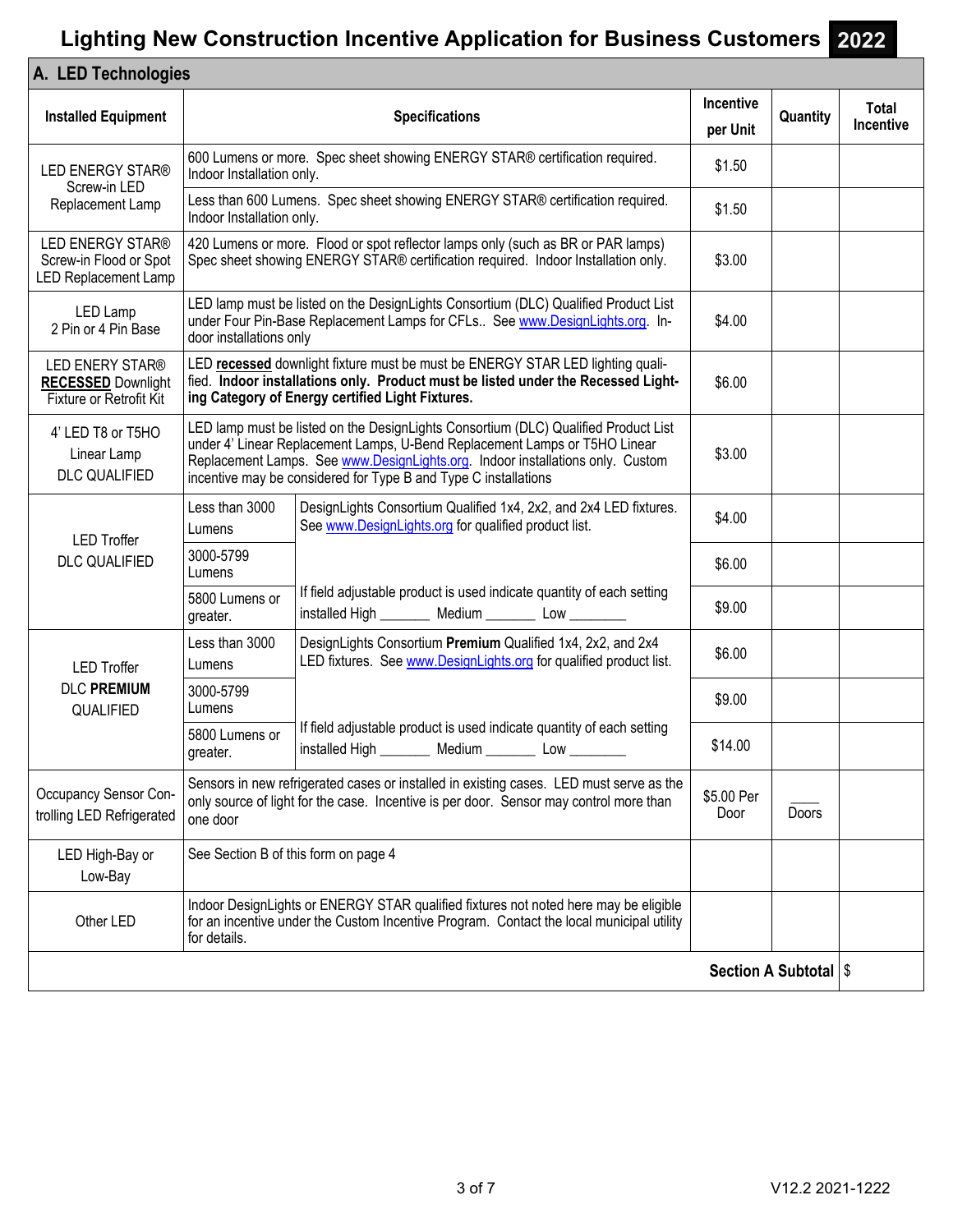## **B. LED High or Low-Bay – DLC Listed High-Bay or Low-Bay LED Luminaires Only (See www.DesignLights.org for DLC Qualified Product List)**

| <b>Installed Equipment</b> |        | <b>Specifications</b>                                          | Incentive per<br><b>Unit</b> | Quantity                | Total<br>Incentive |
|----------------------------|--------|----------------------------------------------------------------|------------------------------|-------------------------|--------------------|
|                            | ≤75 W  |                                                                | \$15.00                      |                         |                    |
| LED High-Bay               | ≤110 W |                                                                | \$25.00                      |                         |                    |
| Or Low-Bay                 | ≤160 W | DLC Listed High-Bay or Low-Bay LED Luminaires Only. See        | \$30.00                      |                         |                    |
| <b>DLC</b> Qualified       | ≤275 W | www.DesignLights.org for DLC Qualified Product List.           | \$45.00                      |                         |                    |
|                            | ≤400 W |                                                                | \$80.00                      |                         |                    |
|                            | >400 W |                                                                | \$105.00                     |                         |                    |
|                            | ≤75 W  |                                                                | \$20.00                      |                         |                    |
| LED High-Bay               | ≤110 W |                                                                | \$30.00                      |                         |                    |
| Or Low-Bay                 | ≤160 W | DLC Listed PREMIUM High-Bay or Low-Bay LED Luminaires          | \$35.00                      |                         |                    |
| DLC PREMIUM Quali-         | ≤275 W | Only. See www.DesignLights.org for DLC Qualified Product List. | \$50.00                      |                         |                    |
| fied                       | ≤400 W |                                                                | \$85.00                      |                         |                    |
|                            | >400 W |                                                                | \$115.00                     |                         |                    |
|                            |        |                                                                |                              | Section B Subtotal   \$ |                    |

| C. LED Indoor Grow Lighting Fixtures (See www.DesignLights.org for DLC Qualified Product List) |                                        |                                                                                                  |          |                                  |  |  |  |
|------------------------------------------------------------------------------------------------|----------------------------------------|--------------------------------------------------------------------------------------------------|----------|----------------------------------|--|--|--|
| <b>Installed Equipment</b>                                                                     |                                        | Incentive per<br>Unit                                                                            | Quantity | <b>Total</b><br><b>Incentive</b> |  |  |  |
| <b>LED Indoor Horticulture Grow</b><br>Lighting<br>-Air Conditioned Space                      | <400 watts replacing<br>$\geq 1000W$   |                                                                                                  | \$125.00 |                                  |  |  |  |
| <b>LED Indoor Horticulture Grow</b><br>Lighting<br>-Air Conditioned Space                      | 400 to <700W<br>replacing $\geq$ 500W  | DLC Listed Horticulture LED Luminaires Only.<br>See www.DesignLights.org for DLC Qualified Prod- | \$175.00 |                                  |  |  |  |
| LED Indoor Horticulture Grow<br>Lighting - Space Not Air<br>Conditioned                        | <400 watts replacing<br>$\geq 1000W$   | uct List.                                                                                        | \$100.00 |                                  |  |  |  |
| LED Indoor Horticulture Grow<br>Lighting - Space Not Air<br>Conditioned                        | <400 watts replac-<br>ing $\geq 1000W$ |                                                                                                  | \$150.00 |                                  |  |  |  |
| Section C Subtotal   \$                                                                        |                                        |                                                                                                  |          |                                  |  |  |  |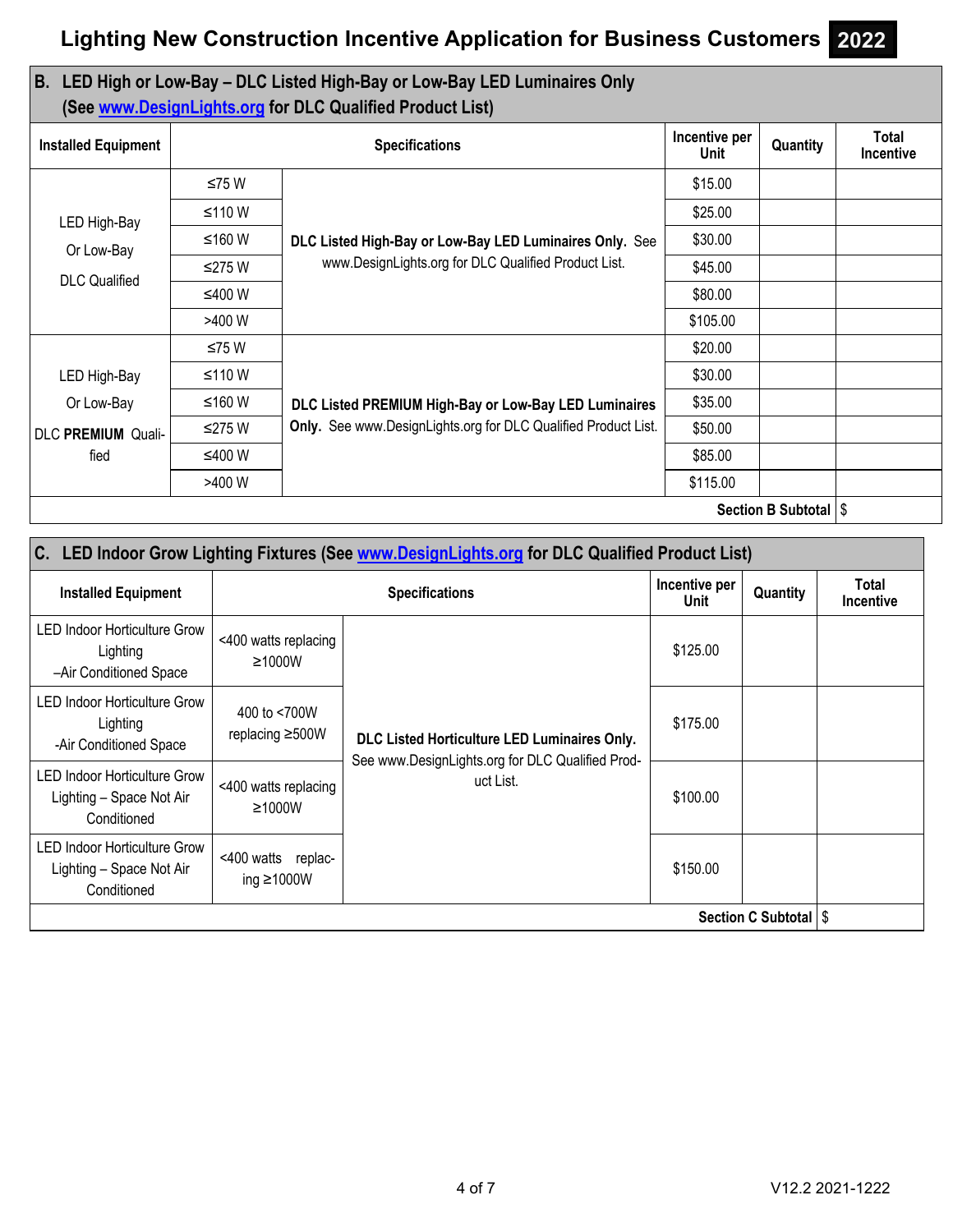## **D. Custom Lighting (Items not listed in above sections)**

**IMPORTANT:** This section is for items not found in sections above ONLY, unless otherwise approved by Bright Energy Solutions staff. All LED products must be ENERGY STAR® certified or DesignLights™ Consortium approved to be considered for incentives. Approved products can be found at www.energystar.gov and www.designlights.org.

For assistance and verification of incentives, please contact your local participating municipal utility.

If not provided below, detailed calculations and assumptions must be attached with this application, and must be sufficient to verify the demand and energy reductions claimed. Attach additional supporting documents and specifications as necessary.

Please describe, in detail, the **BASELINE** equipment (quantity, make, model, type, efficiency rating, wattage, etc.):

Please describe, in detail, the **PROPOSED** equipment (quantity, make, model, type, efficiency rating, wattage, etc.)

| <b>kW Demand of Baseline Equipment</b> | (A)                                              | kW Saved (C) | Annual Hours of Oper- | Annual kWh Saved |
|----------------------------------------|--------------------------------------------------|--------------|-----------------------|------------------|
| <b>kW Demand of Proposed Equipment</b> | (B)                                              |              | ation (page 2)        |                  |
| KW Demand Saved (A-B)                  | (C)                                              |              | Χ                     |                  |
| KW Demand Saved (C) X \$270            | <b>Total Incentive Section D-Custom Lighting</b> |              |                       |                  |
|                                        |                                                  |              |                       |                  |
|                                        |                                                  |              | Section D Subtotal S  |                  |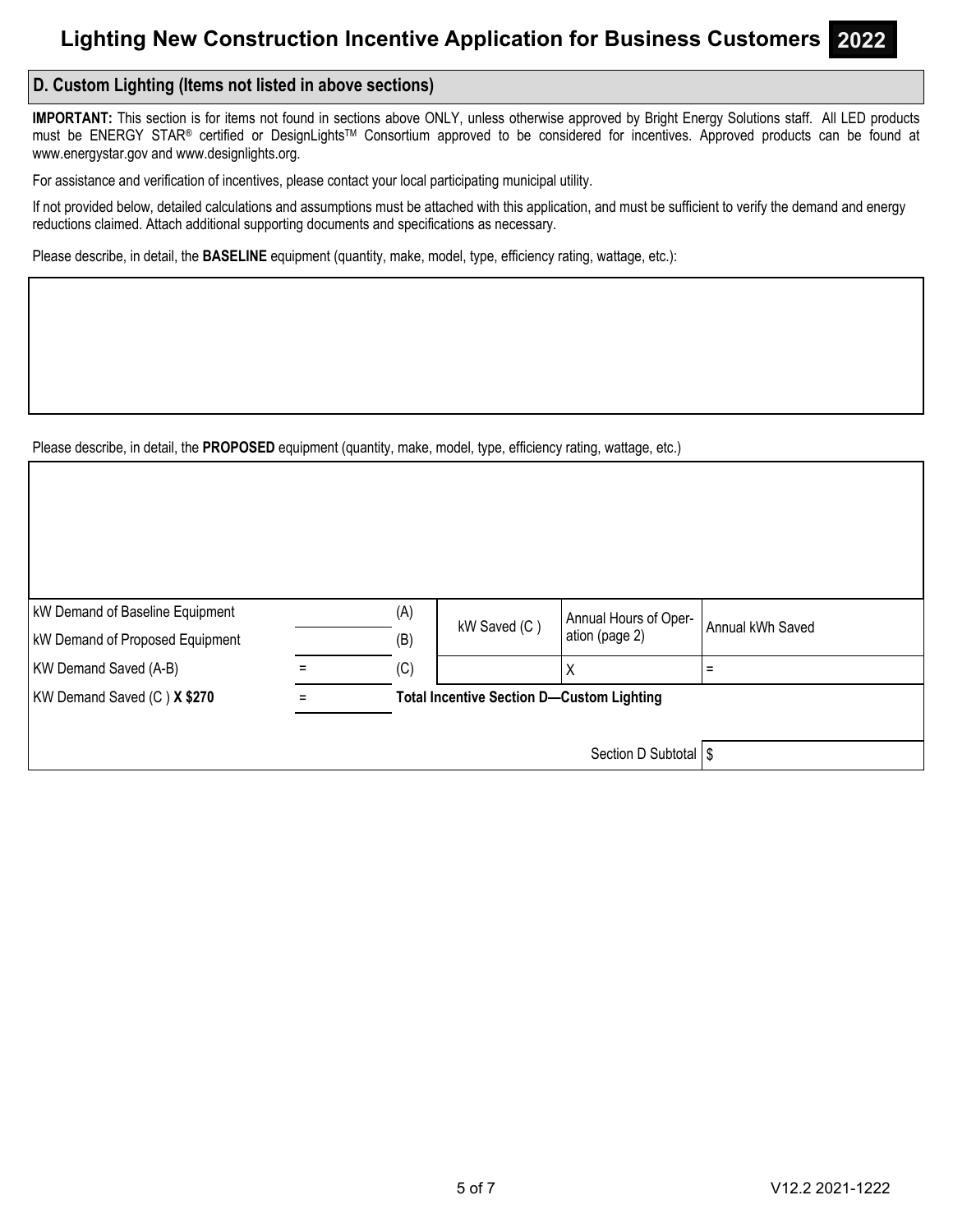| <b>Summary of Incentives</b>                          |  |  |  |
|-------------------------------------------------------|--|--|--|
| Subtotal Section A: LED Technologies                  |  |  |  |
| Subtotal Section B: LED High or Low Bay Lighting      |  |  |  |
| Subtotal Section C: LED Indoor Grow Lighting Fixtures |  |  |  |
| Subtotal Section D: Custom Lighting                   |  |  |  |
| Total Incentive:                                      |  |  |  |

## **Certifications and Signature**

I hereby certify that: 1. The information contained in this application is accurate and complete; 2. All installation is complete and the unit(s) is operational prior to submitting application; 3. All rules of this incenti

The customer agrees to verification of equipment installation which may include a site inspection by a program or utility representative. The customer understands that it is not allowed to receive more than one incentive from this program on any piece of equipment. The customer agrees to indemnify, defend,<br>hold harmless and release The Utility from any claims, damages, liabil

Please sign and complete all information below.

Customer Signature

Print Name

Title (if applicable) Date

## **Commercial BES Application Checklist**

### Before submitting this application please complete and include all items listed below:

### Complete Application

Customer Information Section Vendor/Contractor Information Section **□Rebate sections Completed** Customer Signature (above)

### $\checkmark$  Attach a Copy of the Equipment Invoice

**□ Equipment Quantities** 

Model numbers of equipment installed

### $\checkmark$  Specification Sheets

| <b>Member Utility Use Only</b>    |                      |                      | Date Received: |  |  |  |
|-----------------------------------|----------------------|----------------------|----------------|--|--|--|
| Pre-Inspected?                    | $\Box$ Yes $\Box$ No | Date Pre-Inspected:  | Initials:      |  |  |  |
| Post-Inspected?                   | $\Box$ Yes $\Box$ No | Date Post-Inspected: | Initials:      |  |  |  |
| Incentive Approved?               | $\Box$ Yes $\Box$ No | Amount \$            | Date Approved: |  |  |  |
| Utility or Program Representative |                      |                      |                |  |  |  |

### **ELIGIBILITY:**

- These incentives are offered by Missouri River Energy Services and its participating members. For questions regarding eligibility, call your local utility listed on the cover page of this application.
- Commercial, industrial, and governmental customers who purchase electricity from The Utility are eligible to participate in the Bright Energy Solutions® Lighting New Construction Incentive Program. Eligible equipment must be connected to an electric service billed under a commercial or industrial rate class by The Utility. Excludes equipment for residential spaces such as apartments.